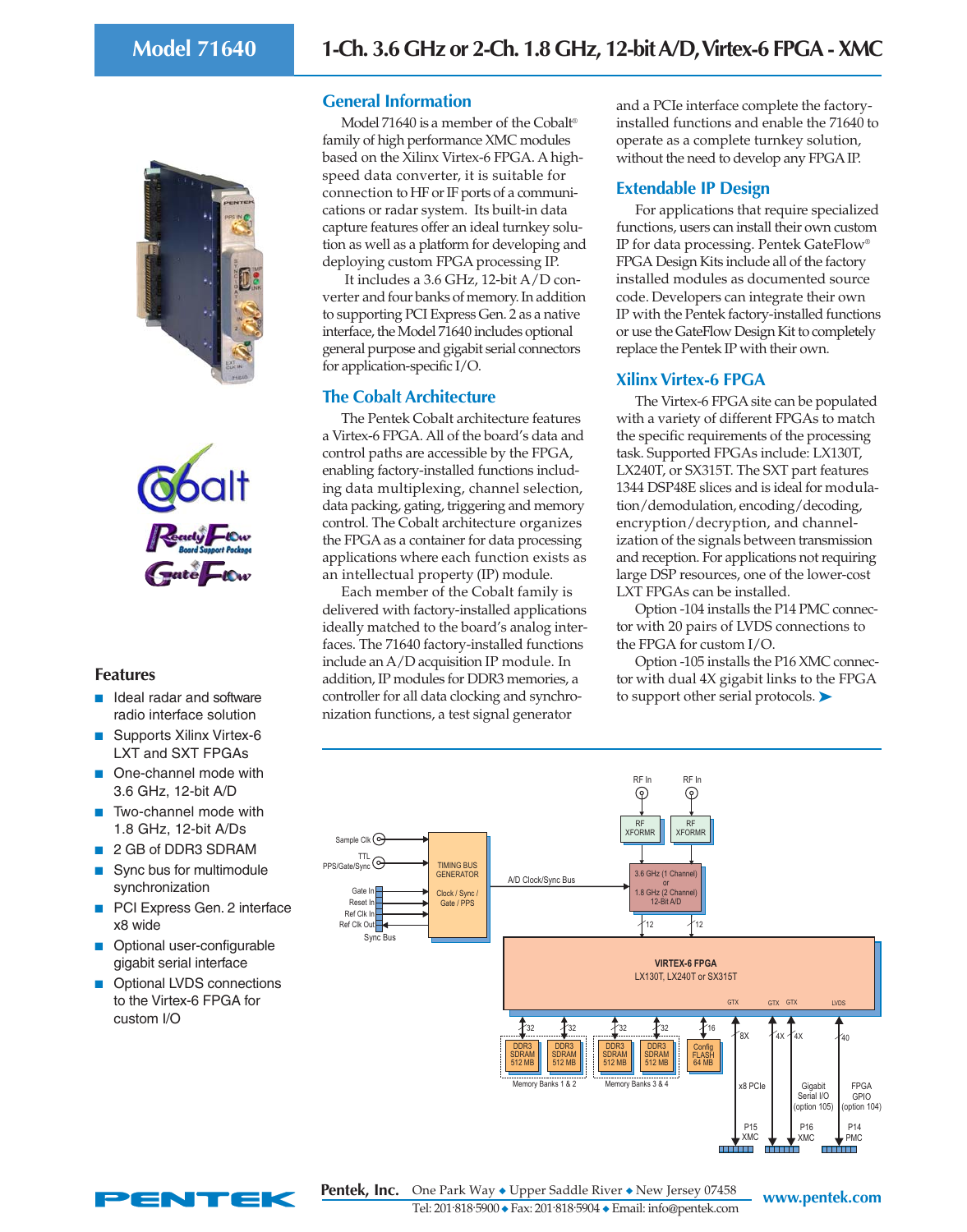# **A/D Acquisition IP Module**

The 71640 features an A/D Acquisition IP Module for easy capture and data moving. The IP module can receive data from the A/D, or a test signal generator. The IP module has associated memory banks for buffering data in FIFO mode or for storing data in transient capture mode. In single-channel mode, all four banks are used to store the single-channel of input data. In dual-channel mode, memory banks 1 and 2 store data from input channel 1 and memory banks 3 and 4 store data from input channel 2. In both modes, continuous, full-rate transient capture of 12-bit data is supported.

The memory banks are supported with a DMA engine for moving A/D data through the PCIe interface. This powerful linked-list DMA engine is capable of a unique Acquisition Gate Driven mode. In this mode, the length of a transfer performed by a link definition need not be known prior to data acquisition; rather, it is governed by the length of the acquisition gate. This is extremely useful in applications where an external gate drives acquisition and the exact length of that gate is not known or is likely to vary.

For each transfer, the DMA engine can automatically construct metadata packets containing a sample-accurate time stamp, and data length information. These actions simplify the host processor's job of identifying and executing on the data.

ENTE

#### ➤ **A/D Converter Stage**

The front end accepts analog HF or IF inputs on a pair of front panel SSMC connectors with transformer coupling into a Texas Instruments ADC12D1800 12-bit A/D. The converter operates in single-channel interleaved mode with a sampling rate of 3.6 GHz and an input bandwidth of 1.75 GHz; or, in dual-channel mode with a sampling rate of 1.8 GHz and input bandwidth of 2.8 GHz.

The ADC12D1800 provides a programmable 15-bit gain adjustment allowing the 71640 to have a full scale input range of +2 dBm to +4 dBm. A built-in AutoSync feature supports A/D synchronization across multiple modules.

The A/D digital outputs are delivered into the Virtex-6 FPGA for signal processing, data capture or for routing to other module resources.

#### **Clocking and Synchronization**

The 71640 accepts a 1.8 GHz dual-edge sample clock via a front panel SSMC connector. A second front panel SSMC accepts a TTL signal that can function as Gate, PPS or Sync.

A front panel multi-pin sync bus connector allows multiple modules to be synchronized, ideal for larger multichanel systems. The sync bus includes gate, reset and in and out reference clock signals. Multiple 71640s can be synchronized using the Cobalt high speed sync module to drive the sync bus.

#### **Memory Resources**

The 71640 architecture supports four independent memory banks of DDR3 SDRAM. Each bank is 512 MB deep and is an integral part of the module's DMA and data capture capabilities. Built-in memory functions include an A/D data transient capture mode for taking snapshots of data for transfer to a host computer.

 In addition to the factory-installed functions, custom user-installed IP within the FPGA can take advantage of the memories for many other purposes.

#### **XMC Interface**

The Model 71640 complies with the VITA 42.0 XMC specification. Two connectors each provide dual 4X links or a single 8X link with up to a 5 GHz bit clock. With dual XMC connectors, the 71640 supports x8 PCIe on the first XMC connector leaving the optional second connector free to support user-installed transfer protocols specific to the target application. ➤